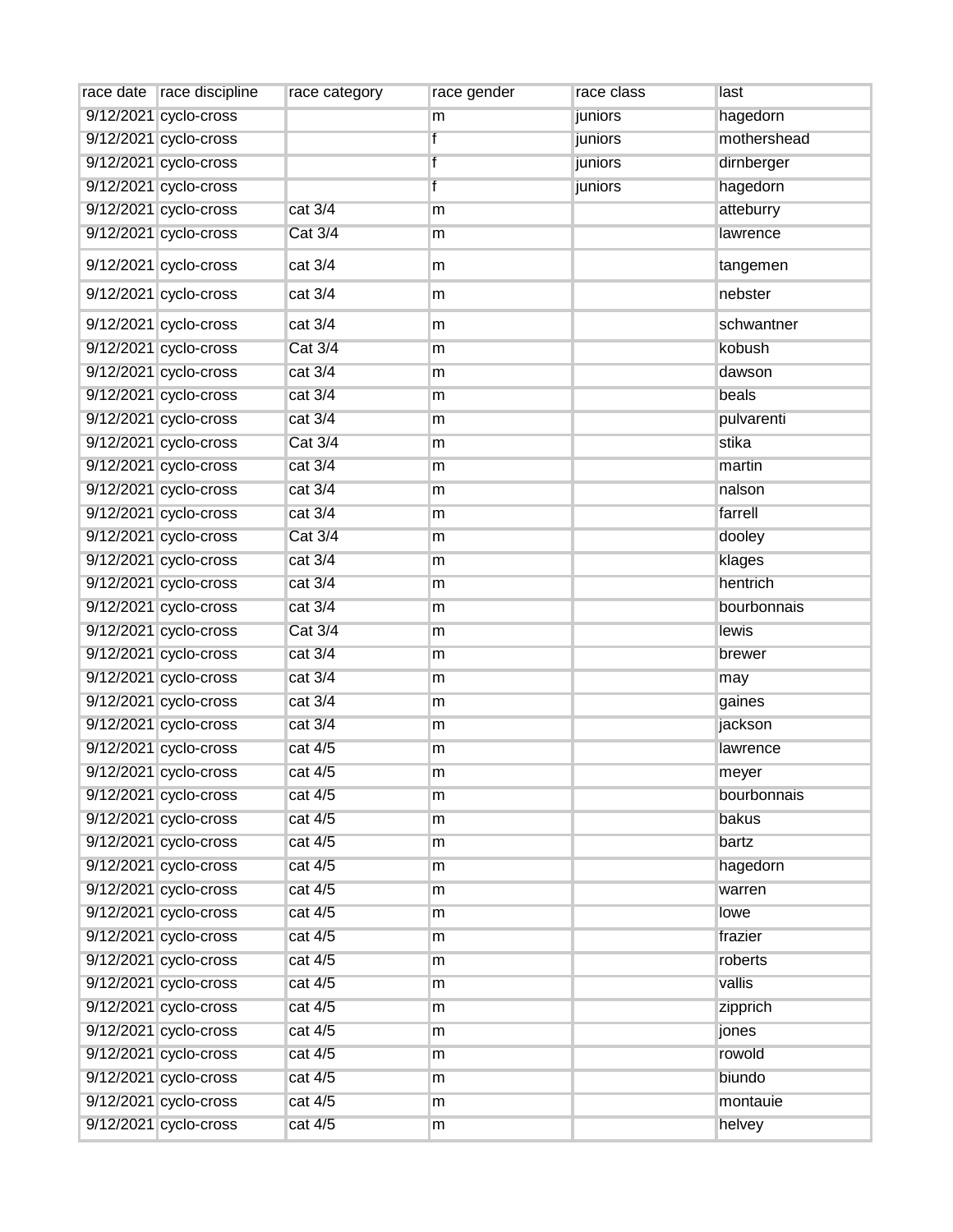| 9/12/2021 cyclo-cross | cat 4/5 | m |              | hentrich   |
|-----------------------|---------|---|--------------|------------|
| 9/12/2021 cyclo-cross | cat 4/5 | m |              | kieback    |
| 9/12/2021 cyclo-cross | cat 4/5 | m |              | kieback    |
| 9/12/2021 cyclo-cross | cat 4/5 | m |              | bolerjack  |
| 9/12/2021 cyclo-cross | cat 4/5 | m |              | slavich    |
| 9/12/2021 cyclo-cross | cat 4/5 | m |              | lombardo   |
| 9/12/2021 cyclo-cross | cat 4/5 | m |              | denham     |
| 9/12/2021 cyclo-cross | cat 4/5 | m |              | mcAllister |
| 9/12/2021 cyclo-cross | cat 4/5 | m |              | glenn      |
| 9/12/2021 cyclo-cross | cat 4/5 | m |              | crivello   |
| 9/12/2021 cyclo-cross | cat 4/5 | m |              | kiel       |
| 12-Sep cyclo-cross    | cat 4/5 | m |              | krausz     |
| 9/12/2021 cyclo-cross | cat 4/5 | m |              | groening   |
| 9/12/2021 cyclo-cross | cat 4/5 | m |              | spudich    |
| 9/12/2021 cyclo-cross | cat 4/5 | m |              | kelly      |
| 9/12/2021 cyclo-cross | cat 4/5 | m |              | sweetin    |
| 9/12/2021 cyclo-cross | cat 4/5 | m |              | kessler    |
| 9/12/2021 cyclo-cross | cat 4/5 | m |              | kessler    |
| 9/12/2021 cyclo-cross | cat 4/5 | m |              | valenti    |
| 9/12/2021 cyclo-cross | cat 4/5 | m |              | fries      |
| 9/12/2021 cyclo-cross | cat 4/5 | m |              | collier    |
| 9/12/2021 cyclo-cross | cat 4/5 | m |              | price      |
| 9/12/2021 cyclo-cross | cat 4/5 | W |              | schnetoche |
| 9/12/2021 cyclo-cross | cat 4/5 | w |              | ramer      |
| 9/12/2021 cyclo-cross | cat 4/5 | W |              | dust       |
| 9/12/2021 cyclo-cross | cat 4/5 | W |              | clemens    |
| 9/12/2021 cyclo-cross | cat 4/5 | W |              | jensen     |
| 9/12/2021 cyclo-cross | cat 4/5 | W |              | cushard    |
| 9/12/2021 cyclo-cross | cat 4/5 | W |              | lin        |
| 9/12/2021 cyclo-cross | cat 4/5 | W |              | henning    |
| 9/12/2021 cyclo-cross | cat 4/5 | W |              | raineri    |
| 9/12/2021 cyclo-cross | cat 4/5 | W |              | barber     |
| 9/12/2021 cyclo-cross | cat 4/5 | w |              | van hook   |
| 9/12/2021 cyclo-cross | open    | m | single speed | white      |
| 9/12/2021 cyclo-cross | open    | m | single speed | allen      |
| 9/12/2021 cyclo-cross | open    | m | single speed | harp       |
| 9/12/2021 cyclo-cross | open    | m | single speed | jones      |
| 9/12/2021 cyclo-cross | open    | W |              | dishong    |
| 9/12/2021 cyclo-cross | open    | W |              | siegel     |
| 9/12/2021 cyclo-cross | open    | w |              | cash       |
| 9/12/2021 cyclo-cross | open    | w |              | overby     |
| 9/12/2021 cyclo-cross | open    | w |              | wilger     |
| 9/12/2021 cyclo-cross | open    | W |              | lisa       |
| 9/12/2021 cyclo-cross | open    | w |              | jensen     |
| 9/12/2021 cyclo-cross | open    | W |              | drumond    |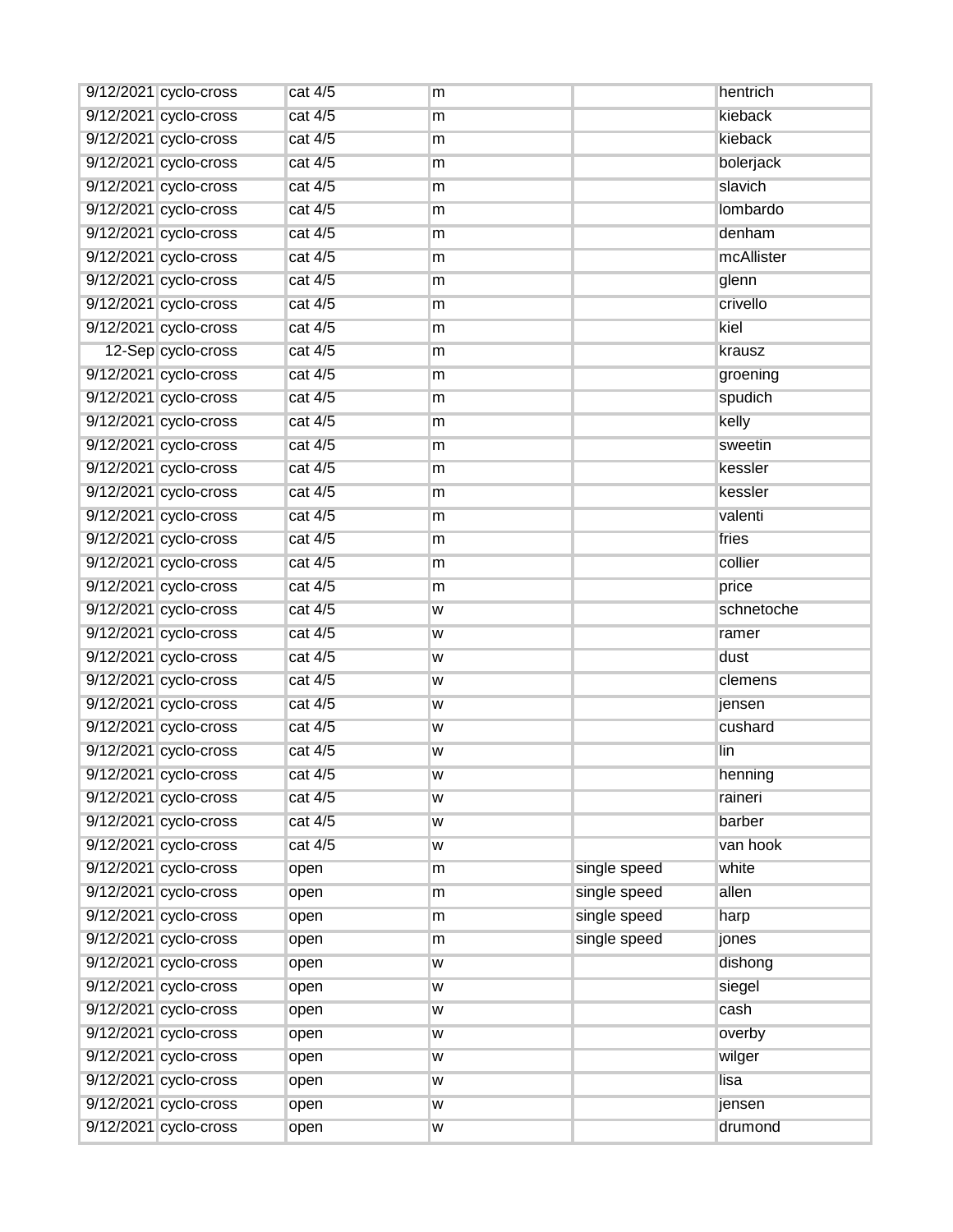| 9/12/2021 cyclo-cross | open | m |         | kukla         |
|-----------------------|------|---|---------|---------------|
| 9/12/2021 cyclo-cross | open | m |         | okenfuss      |
| 9/12/2021 cyclo-cross | open | m |         | child         |
| 9/12/2021 cyclo-cross | open | m |         | hartzel       |
| 9/12/2021 cyclo-cross | open | m |         | harre         |
| 9/12/2021 cyclo-cross | open | m |         | child         |
| 9/12/2021 cyclo-cross | open | m |         | sweeny        |
| 9/12/2021 cyclo-cross | open | m |         | grman         |
| 9/12/2021 cyclo-cross | open | m |         | child         |
| 9/12/2021 cyclo-cross | open | m |         | peipert       |
| 9/12/2021 cyclo-cross |      | m | masters | kakourus      |
| 9/12/2021 cyclo-cross |      | m | masters | phillips      |
| 9/12/2021 cyclo-cross |      | m | masters | quindry       |
| 9/12/2021 cyclo-cross |      | m | masters | lewis         |
| 9/12/2021 cyclo-cross |      | m | masters | wingdermurhle |
| 9/12/2021 cyclo-cross |      | m | masters | young         |
| 9/12/2021 cyclo-cross |      | m | masters | bartz         |
| 9/12/2021 cyclo-cross |      | m | masters | hagedorn      |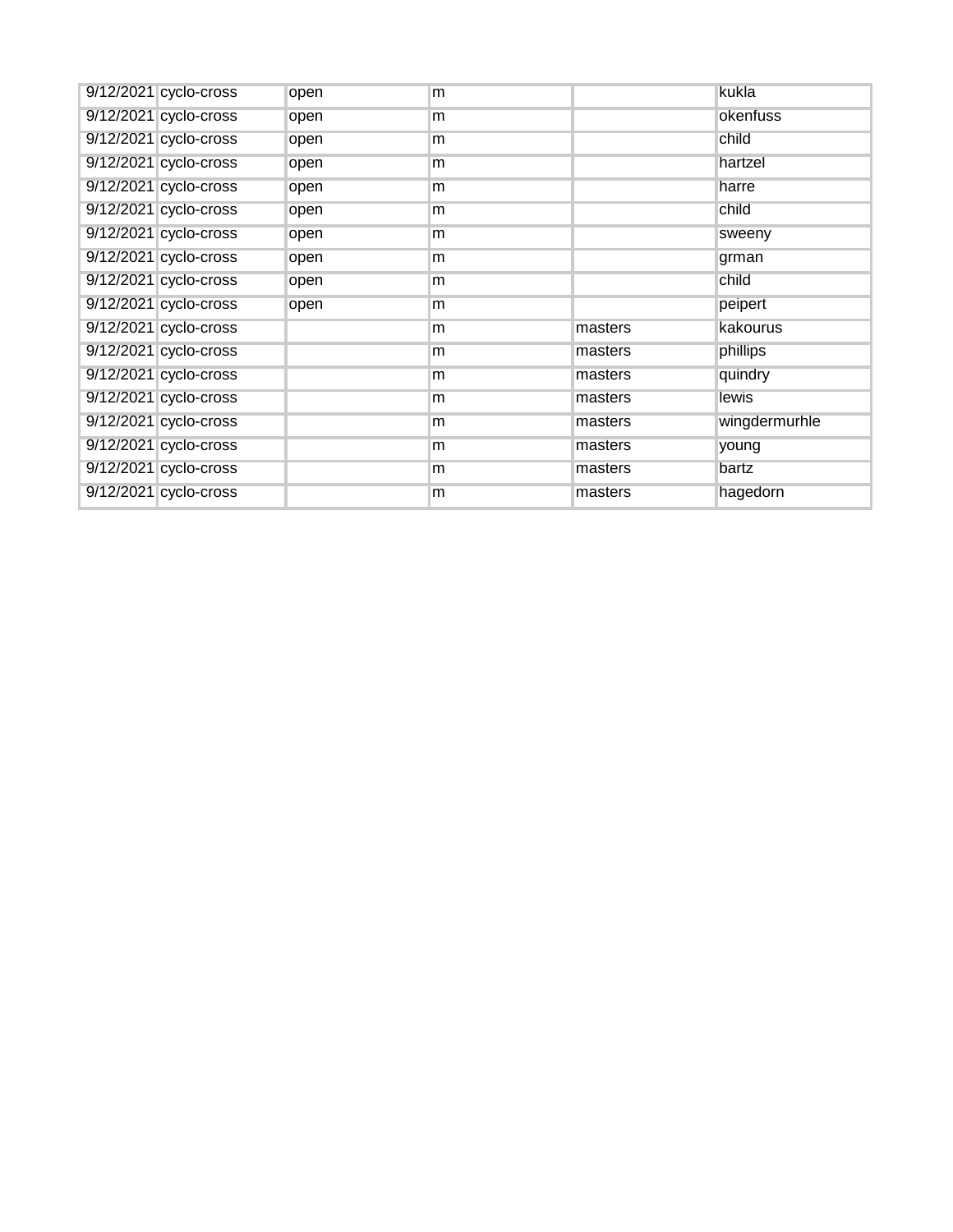| first   | usac       | place                   |  |
|---------|------------|-------------------------|--|
| grady   | 565700     | $\overline{1}$          |  |
| cozette |            | $\overline{c}$          |  |
| lucy    |            | 3                       |  |
| emily   |            | $\overline{4}$          |  |
| bradley |            | $\overline{1}$          |  |
| deron   | 610781     | $\overline{2}$          |  |
| zachary |            | 3                       |  |
| chris   | 588955     | 4                       |  |
| james   |            | 5                       |  |
| travis  | 566730     | 6                       |  |
| matthew | 180601     | 7                       |  |
| joseph  |            | 8                       |  |
| todd    | 473265     | 9                       |  |
| mark    | 238180     | 10                      |  |
| robert  | 22627      | 11                      |  |
| james   | 207452     | 12                      |  |
| craig   | 46489      | 13                      |  |
| timothy | 183707     | 14                      |  |
| jim     |            | 15                      |  |
| steve   |            | 16                      |  |
| jack    |            | dnf                     |  |
| kent    |            | dnf                     |  |
| dan     |            | dnf                     |  |
| simon   | 265644 dnf |                         |  |
| brian   | 503209 dnf |                         |  |
| dane    | 504455 dnf |                         |  |
| deron   | 610781     | $\overline{1}$          |  |
| stephan |            | $\overline{2}$          |  |
| jack    |            | 3                       |  |
| alex    |            | $\overline{\mathbf{4}}$ |  |
| robert  | 594444     | 5                       |  |
| david   | 440265     | $\overline{6}$          |  |
| ryan    | 253768     | $\overline{7}$          |  |
| alan    |            | 8                       |  |
| eric    | 68762      | 9                       |  |
| jeremy  |            | 10                      |  |
| robin   | 617817     | 11                      |  |
| josh    | 560456     | 12                      |  |
| lenny   | 296875     | 13                      |  |
| david   |            | 14                      |  |
| vito    | 467744     | 15                      |  |
| marc    | 207735     | 16                      |  |
| john    | 406390     | 17                      |  |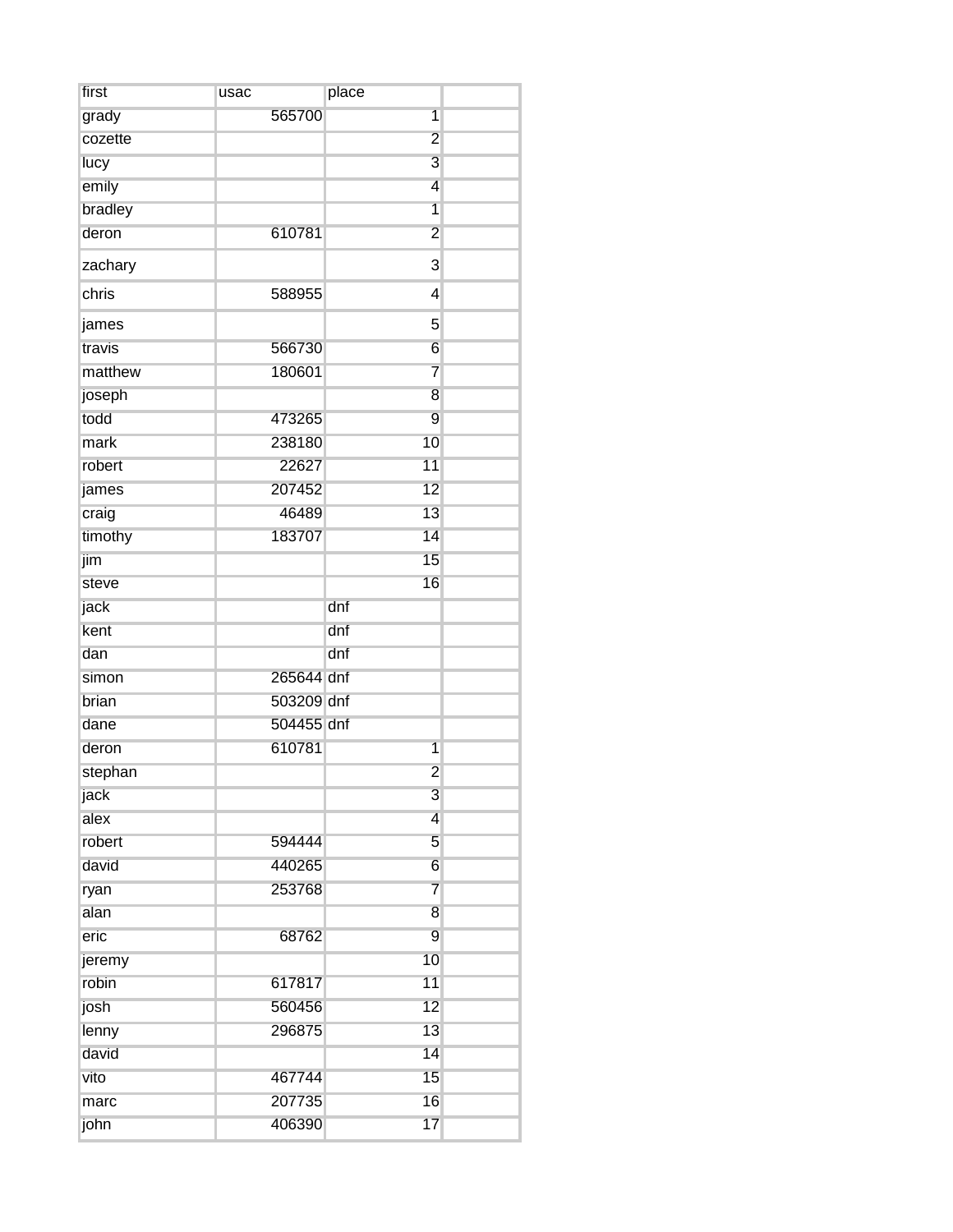| steve          |            | 18                      |  |
|----------------|------------|-------------------------|--|
| scott          | 610010     | 19                      |  |
| scott          | 610010     | 19                      |  |
| brock          |            | 20                      |  |
| joe            | 540277     | 21                      |  |
| chad           |            | 22                      |  |
| curtis         |            | 23                      |  |
| Timothy        |            | 24                      |  |
| devin          |            | 25                      |  |
| jason          |            | 26                      |  |
| ben            |            | 27                      |  |
| thomas         |            | 28                      |  |
| bradley        | 606951     | 29                      |  |
| bradley        |            | 30                      |  |
| greg           |            | 31                      |  |
| shaun          | 564223     | 32                      |  |
| linus          |            | 34                      |  |
| matt           |            | 35                      |  |
| tony           |            | 36                      |  |
| Colin          | 589384 dnf |                         |  |
| tom            | 387489 dnf |                         |  |
| eric           |            | dnf                     |  |
| nicolette      | 608343     | $\overline{1}$          |  |
| lauren         |            | $\overline{2}$          |  |
| maggie         | 443189     | 3                       |  |
| tonya          |            | $\overline{4}$          |  |
| isabelle       |            | $\overline{5}$          |  |
| courtney       |            | $\,$ 6 $\,$             |  |
| katherine      |            | 7                       |  |
| christina      |            | $\overline{8}$          |  |
| ragina         |            | $\overline{9}$          |  |
| janette        | 483223     | 10                      |  |
| katie          |            | 11                      |  |
| justin         |            | $\overline{1}$          |  |
| justin         |            | $\overline{2}$          |  |
| tom            |            | $\overline{3}$          |  |
| atticus        |            | dnf                     |  |
| ella           |            | $\overline{1}$          |  |
| britta         |            | $\overline{2}$          |  |
| carrie         |            | $\overline{3}$          |  |
| <b>Brianna</b> |            | $\overline{\mathbf{4}}$ |  |
| jamie          |            | $\overline{5}$          |  |
| dattilo        |            | $6\overline{6}$         |  |
| isabelle       |            | $\overline{7}$          |  |
| aubrey         |            | dnf                     |  |
|                |            |                         |  |